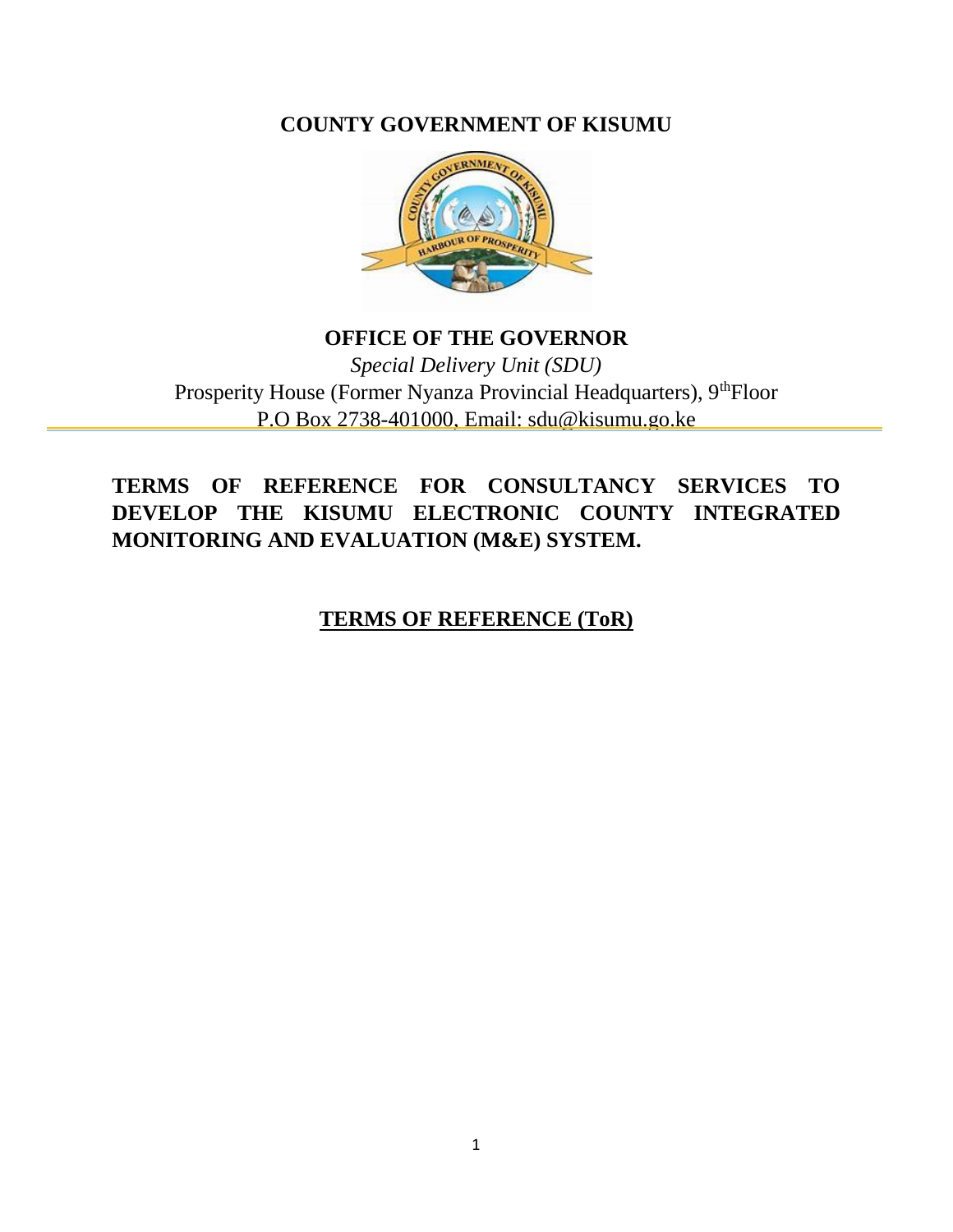# **1. Introduction**

The Special Delivery Unit (SDU) is an organ of the County Government of Kisumu, based in the Office of the Governor. The mission of SDU is to ensure organizational efficiency of the County government for delivery of effective services to County residents.

SDU programmes aim to maximize delivery of government's top priorities, coordinate and monitor progress of departmental programmes in flagship projects and address implementation challenges from the technical and organizational perspectives.

Whereas the County Government of Kisumu carries out Monitoring and Evaluation (M&E) activities at the departmental level, there is need to strengthen the overall M&E function from the centre overseeing implementation across departments. To do this, it is necessary to have a full understanding of the current M&E system in the County, taking into account the County Integrated Monitoring and Evaluation Systems (CIMES) Guidelines and other policy frameworks currently applied in County M&E activities, including the County Governments Act, 2012.

Beyond that, there is need to set a vision and mission for M&E in the County, complete with a policy framework and systems for realization of that vision.

# *1.1. Development Programmes and Projects*

The Monitoring and Evaluation System to be established will cater for all projects in the County Annual Development Plans (ADPs). However, the system will track delivery of the following key programmes and projects:

Modernization of Jaramogi Oginga Odinga Teaching and Refferal Hospital (JOOTRH) and facilities improvement at county and sub-county hospitals; Implementation of the Universal Health Coverage (UHC) Programme; Implementation of the Village Councils initiative; Improvement of Moi Stadium and sub-county sports facilities; Construction of the Centre for Business Incubation and Innovation at Rotary Youth Polytechnic; Increasing the numbers of improved indigenous livestock breeds for dairy production; Introduction of high value crops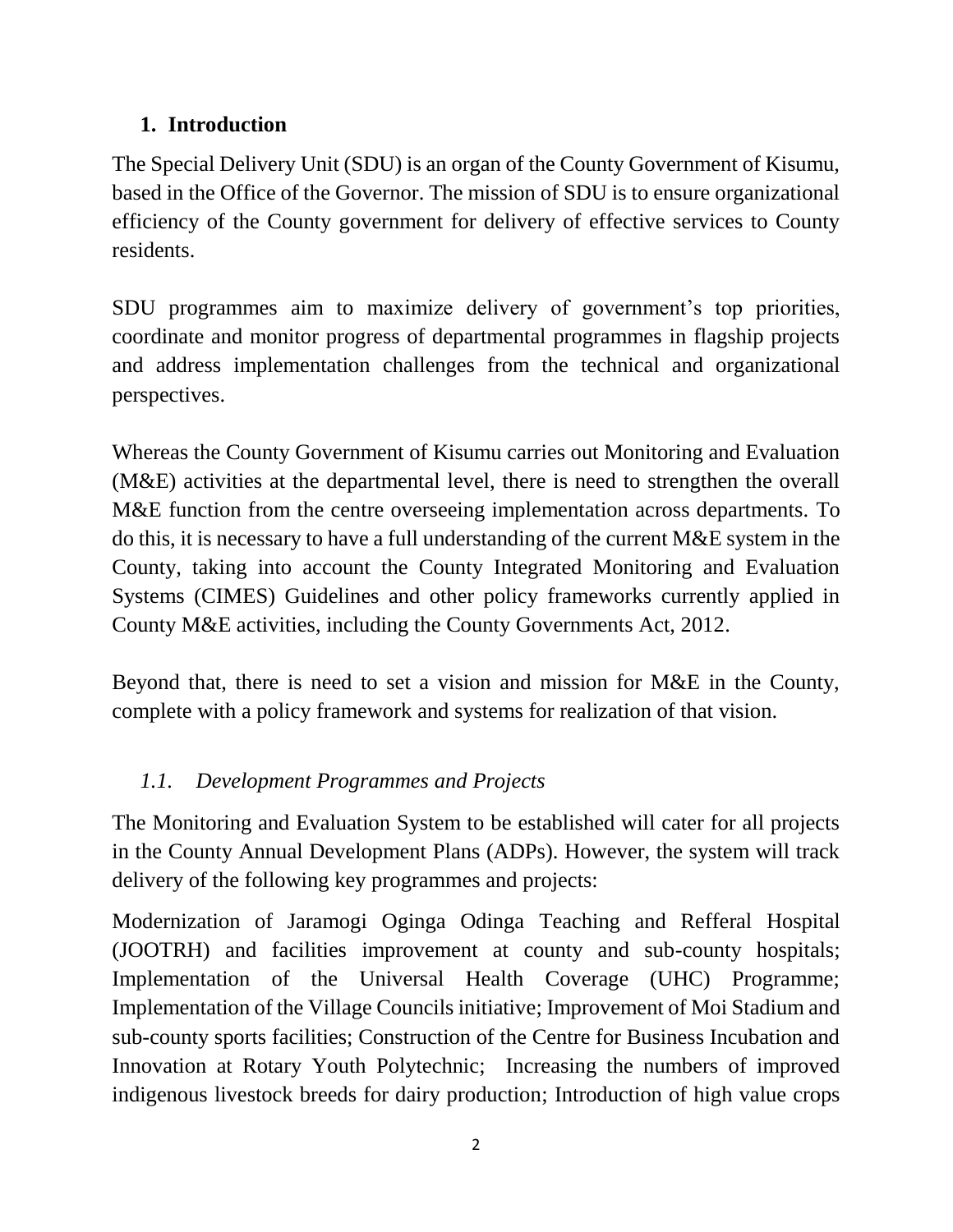for promotion of agri-business; Reclamation of Mboha and Nyamthoi wetlands for agricultural production; Construction of modern markets; developing the Maritime Transport Sector in the County; Implementation of the Kisumu County Roads Maintenance Teams (KCRMTs); Promoting industrialization at the Special Economic Zone (SEZ) and water vessel assembly at the lakefront; developing the county Strategy for harnessing the blue economy and organizing the *Africities Summit* 2021

### **2. Goal and Objectives of the Consultancy**

The goal of the consultancy is to develop an Integrated Monitoring and Evaluation (M&E) System anchored on an M&E Policy for the County Government of Kisumu.

### **2.1. Specific Objectives.**

- i. To review current status of M&E activities at the County Government of Kisumu;
- i. To make recommendations for systemic improvements to strengthen M&E functions in the County Government of Kisumu;
- ii. To develop a policy framework and an M&E plan for the County Government of Kisumu, taking into account the CIMES and other current guidelines;
- iii. To develop a web based automated M&E System, capable of tracking project implementation across departments;
- iv. To provide the required training and support to staff of the County Government to effectively utilize the system;
- v. To support the County Government in managing the M&E System in the short-run before total hand-over for exclusive management by the County Government.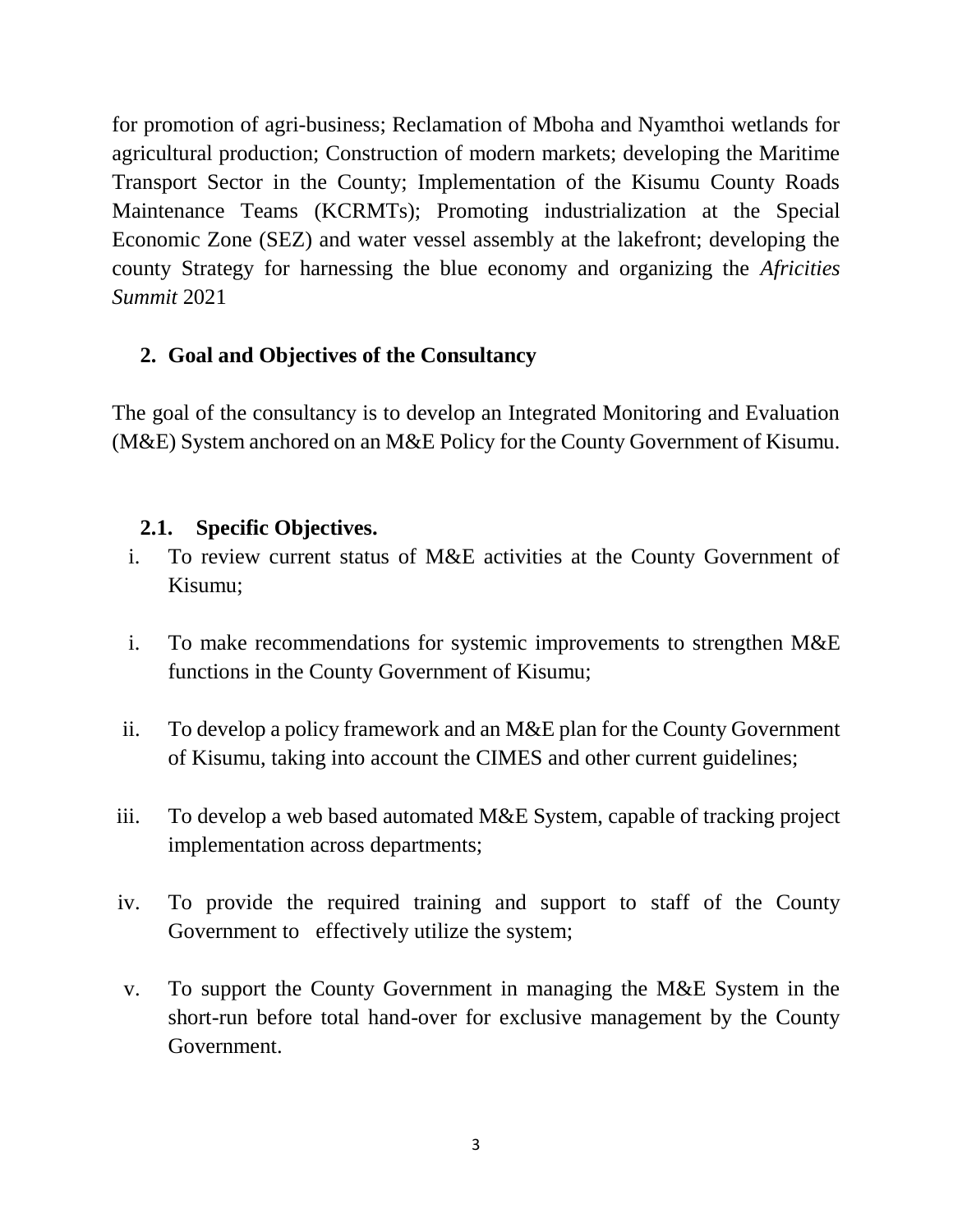#### **3. Scope of Work.**

As provided in the objectives, this consultancy will entail a review of the current Monitoring and Evaluation (M&E) system used at the County of Government of Kisumu, including its alignment to the County Integrated Monitoring and Evaluation Systems (CIMES) and development of new policy and systems for M&E.

The new system is expected to cater for projects in all departments of the County Government and run for an initial period of at least three (3) years before major upgrading/renewal. The system provider will work with County Government, as part of this consultancy, to upload project details in the system and jointly run it with the County Government for one year, after offering initial training to County Government staff.

# **4. Deliverables**

- a) An Inception report;
- b) A Situation Analysis report on the state of M&E in the County Government of Kisumu and recommendations for improvement;
- c) An M&E Policy for the County Government of Kisumu;
- d) An integrated M&E System for the County Government of Kisumu, with indicators;
- e) A programme for training and system implementation support to the County Government.

# **5. Duration of the Consultancy**

- Deliverables (a) (d) above are to be realized in maximum forty (40) working days;
- Training must be conducted within two weeks after installation of the system;
- System support will run for a period of one year after installation of the system, but programme for system support should be approved within two weeks after installation of the system.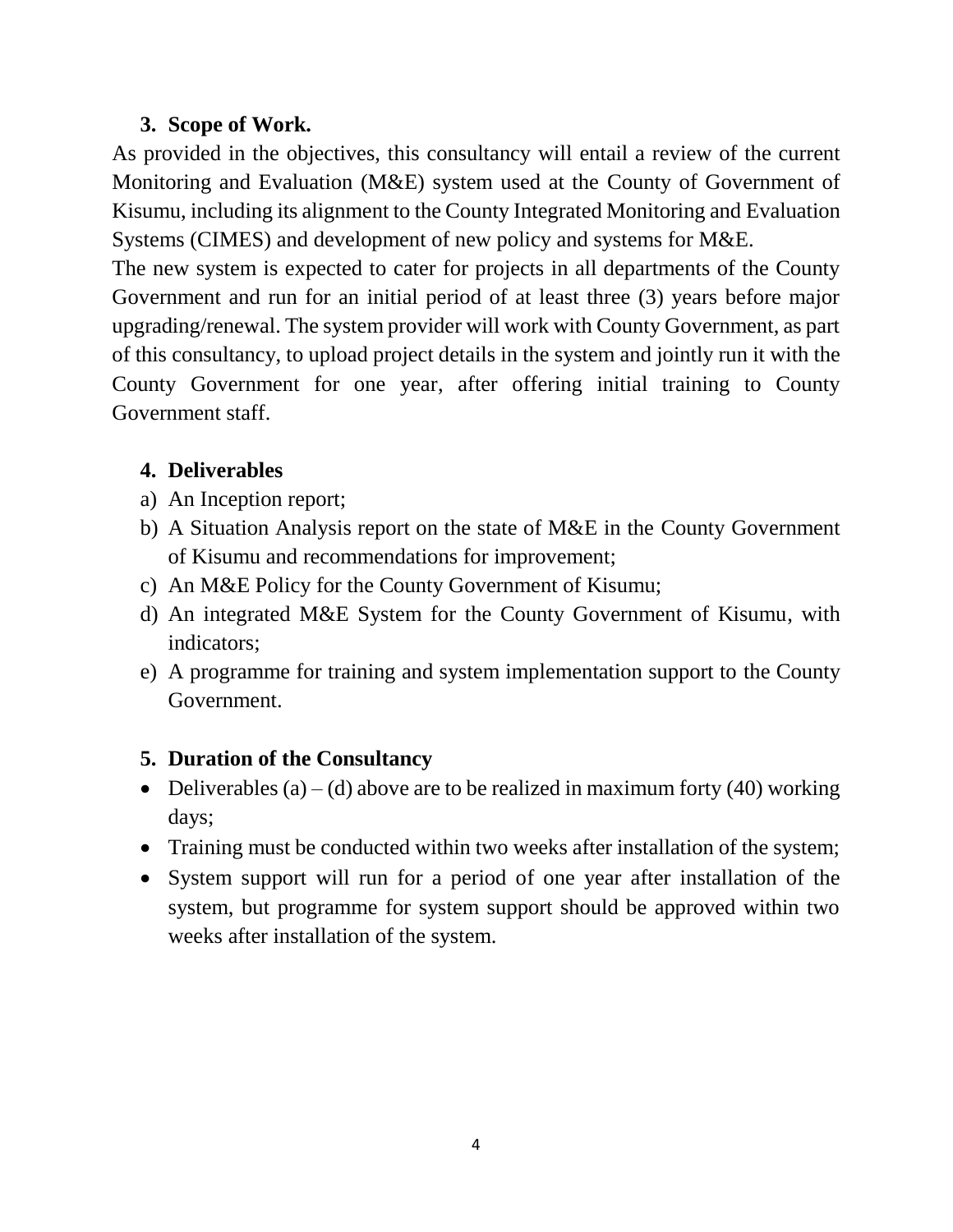### **6. Required Expertise**

The Consultant(s) must have:

- At least a Master's Degree and ten (10) years post-qualification experience in Monitoring and Evaluation work.
- A Ph.D. in a relevant field in the social sciences, especially for the lead researcher will be an added advantage.
- Professional training and certification in M&E, beyond academic qualifications.
- Data analytics training/expertise using methodologies such as STATA, NVivo and other quantitative and qualitative methodologies for longitudinal and time-series data;
- Previous experience in development of M&E Systems for the public sector;
- Knowledge and practical experience in working with County Governments;
- Excellent report writing skills.

# **7. Reporting Channels**

The consultant(s) will report to the Head of the Special Delivery Unit (SDU) in the Office of the Governor, who will transmit reports to the Governor and Office of the County Secretary.

# **8. Submission of Proposal**

Interested individuals/ firms are expected to submit a detailed expression of interest (technical and financial proposal) with the following components;

- Their understanding of the ToR;
- Proposed methodology and work schedule;
- Proposed Budget, including cost of the training and one-year joint management of M&E System;
- A profile of the firm including full names(s), physical addresses, telephone numbers;
- CVs of consultants to undertake the assignment.